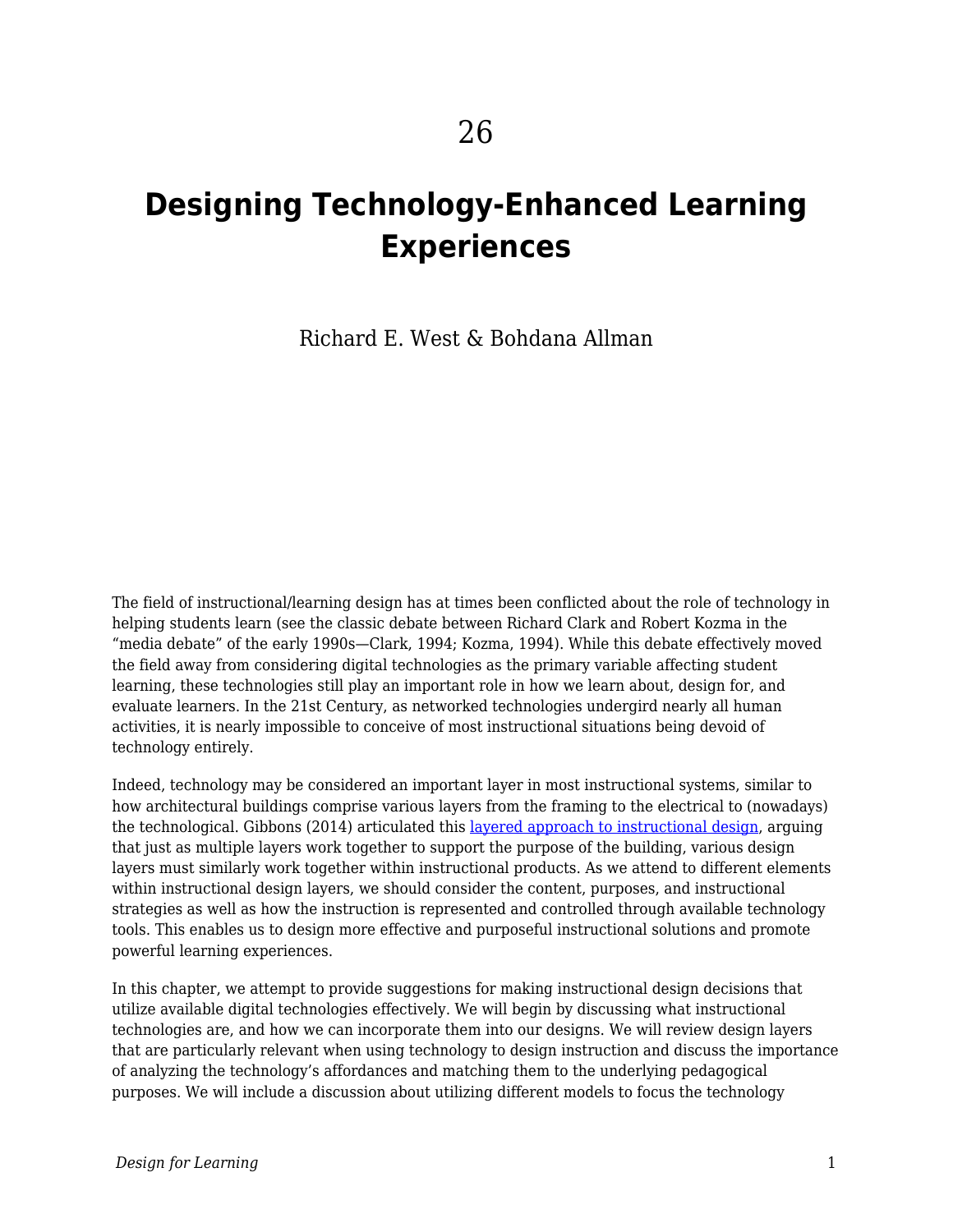choices on student learning. We then conclude with some challenges to be aware of when integrating technologies into our designs.

# **What Is an Instructional Technology?**

The field of learning and instructional design considers "technology" to be any tool that extends human capability or assists us in achieving a desired learning outcome. In this definition, the technology or tool does not need to be digital. Experts in the field of educational technology often adopt the terms "hard" and "soft" technologies. In this dichotomy, hard technologies refer to machine-based or digital technologies, such as a computer or a web-enabled app, while soft technologies are human-driven processes, methods, and theories that similarly extend or improve our abilities to teach or learn. As an example, in the second edition of the Handbook of Educational Communication Technology, (Jonassen, 2004), there was a section for chapters on "hard" technologies, such as television, virtual reality, and internet-based learning, and a separate section for "soft" technologies such as programmed instruction and game-based learning.

Many of the chapters in this textbook are, in fact, discussing "soft" technologies to support designing instruction (see particularly the sections on instructional design [knowledge](https://edtechbooks.org/id/instructional_design_knowledge) and [processes](https://edtechbooks.org/id/instructional_design)). However, this dichotomy is becoming less relevant, as hard and soft technologies are increasingly considered simply "strategies" for influencing learning and typically involve some combination of process, pedagogy, and digital tools. Our chapter continues to merge these ideas together by discussing "hard" digital technologies specifically, but with strong consideration for their pedagogical fit.

# **How Can Instructional Technologies Influence Learning?**

As mentioned above, technologies are tools that extend human capability, including learning. In the past, educators and instructional designers viewed technologies as primarily hard technologies, a medium to learn *from*. This view was associated with the teacher-centered instruction or transmission model of education and associated theories. The focus was typically on content transmission, practice of basic skills through repetition, reinforcement of desired behaviors, and evaluation of how accurately the learners could respond to pre-programmed questions. The technology may have allowed for some interaction with peers and instructors, but mostly the learner individually interacted with the content in isolation. The learner's role was to acquire provided information and reproduce it for evaluation. The instructor's primary roles were to manage the content and evaluate learners' work. This perspective is still valuable for some tasks and types of instruction. However, alone, these types of activities have only limited power in actively engaging learners in the meaning-making process necessary for successful learning and transferring knowledge to new situations.

As an alternative, Jonassen (1996) envisioned instructional technologies as mindtools that students learn *with*, not from, requiring attention to the underlying strategies for using the technology, i.e., soft technologies, in addition to the medium, i.e., hard technologies. This perspective acknowledges that technologies do not directly mediate learning. Learning is mediated by thinking, collaboration, and dialogue facilitated by a variety of tools. Technologies as mindtools support learners as they interpret and organize their knowledge, engage in critical thinking about the content, and actively participate in knowledge construction. Examples of such tools are semantic and conceptual maps (Hwang et al. 2011, visualization tools (Huang, 2020), microworlds and simulations (Warren &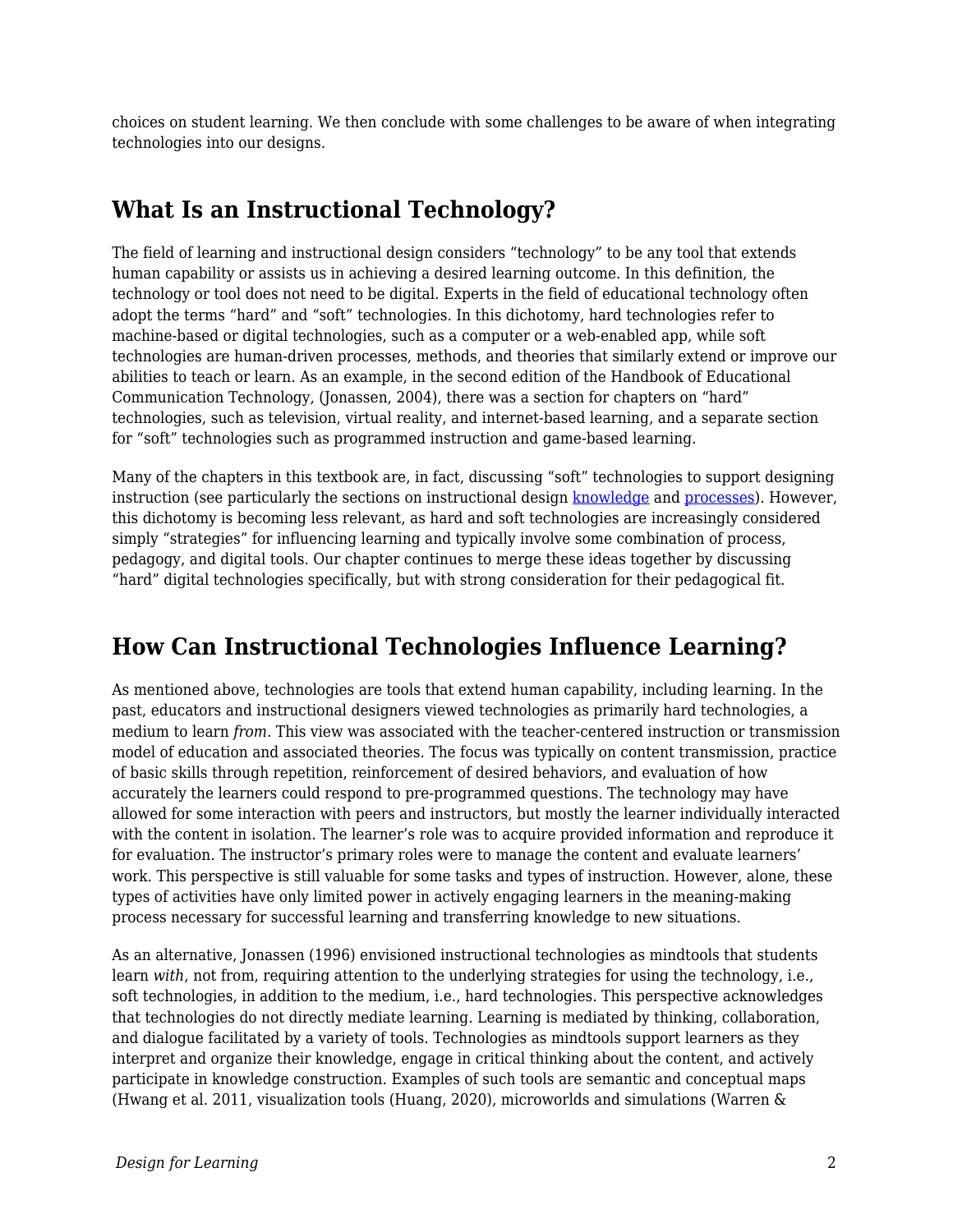Wakefield, 2013), and even emerging technologies such as robotics (Mikropoulos & Bellou, 2013).

Building on this idea of mindtools, and reflecting a general trend in education toward a learnercentered paradigm, the instructional technology field began using technology to mediate meaningful learning experiences and to focus on supporting the learner and the process of learning. Terms such as learning design and technology-mediated instruction reflect this shift in thinking. As Ertmer and Ottenbreit-Leftwich (2013) explained, "technology integration is no longer an isolated goal to be achieved separately from pedagogical goals, but simply the means by which students engage in relevant and meaningful interdisciplinary work" (p. 176).

Learning experiences are now designed with greater emphasis on our understanding of how people learn (Bransford et al., 2000). Learners are viewed as active agents who bring their own knowledge, past experiences, and ideas into the learning process, which impacts how they learn new information. As learners engage in the learning process, they construct and negotiate new meaning individually and with others. The goal of learning is to gain new understanding, broaden perspective, and apply knowledge in practice rather than to reproduce a specific set of facts. The instructor facilitates the interactions among peers to promote deeper understanding and acts as a guide and a mentor rather than "a sage on the stage."

In this approach, technologies are used more intentionally as tools that mediate learning in a variety of ways. In this chapter, we will briefly discuss three powerful ways that technology can improve learning through (1) simulating authentic human activity, (2) enhancing interaction among people, and (3) enriching the learning process.

#### **Technologies Can Simulate Authentic Human Activity**

Learning, and especially learning of complex professional skills, is optimal when it is contextualized and situated in real-life experiences and authentic activities. Certain approaches use varied technology tools to mimic real-world situations to support learning. For example, computer simulations and [problem-based learning](https://en.wikipedia.org/wiki/Problem-based_learning) (PBL) use technology to create conditions that are similar to real life and encourage the learner to gain new knowledge and skills through repeated practice and solving authentic problems. [Inquiry-based learning](https://elearningindustry.com/inquiry-based-learning-model) (IBL) encourages the learner to actively explore the material, ask questions, and discuss possible solutions modeling the real-life process of examining issues and systematically looking for answers. Another similar approach, [project-based learning](https://en.wikipedia.org/wiki/Project-based_learning) (PjBL) engages learners in authentic and complex projects, often developing a tangible product, enabling learners to actively explore real-world problems and gain deeper knowledge and skills. In all these methods, technologies can be used to create authentic or near-authentic problem-solving scenarios and simulations. Additionally, easier replication of digital problem scenarios enables multiple practice opportunities, and using the actual technological tools of the discipline supports learners as they develop professional skills to practice problem solving while in school.

#### **Technologies Can Enhance Interactions**

Digital technology has a tremendous potential to enable interactions and connections between people. Whereas individuals were previously limited by space and time constraints, they can now interact through near ubiquitous access and connection to each other. This has led to the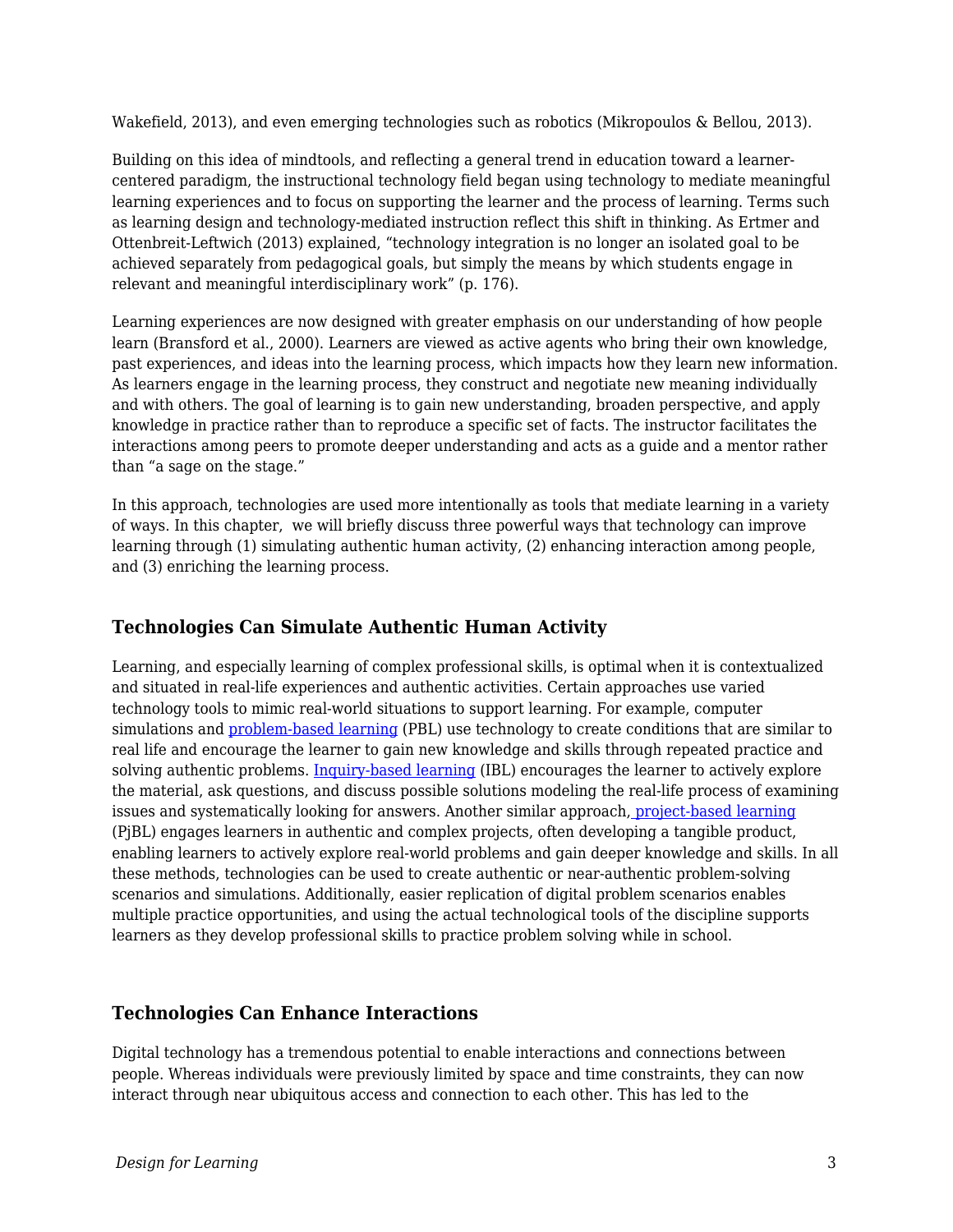development of several theories of digitally mediated social interaction, such as the [Communities of](https://coi.athabascau.ca/coi-model) [Inquiry framework.](https://coi.athabascau.ca/coi-model) This theory describes learning as happening within a community where technology enables different types of human presence:

- social presence (the feeling of being connected and present with each other, for example through video or text discussions designed for students and instructors to learn about each other),
- cognitive presence (the feeling of being intellectually present in the community, growing and developing meaning through interaction, for example through online question and answer sessions or group collaboration via shared documents), and
- teaching presence (the feeling of being supported by a teacher designing and facilitating the interactions and content, for example through well-designed online curriculum and opportunities for feedback).

Collaborativism [\(Online Collaborative Learning Theory](https://www.learning-theories.com/online-collaborative-learning-theory-harasim.html)) is another model of online learning that creates opportunities for meaningful learning experiences through technology (Harasim, 2017). In this process-oriented model, collaborative technology enables students to actively work together, create knowledge, and learn to use the language, analytical concepts, and activities of the discipline while being supported by an experienced educator who helps them move through three stages. In stage 1 (Divergent Thinking), students engage in discussions about a specific problem or a topic. They generate ideas, questions, responses, and solutions based on their personal perspectives and experiences and share them in a group setting. During stage 2 (Idea Organizing), conceptual changes and convergence of different ideas begin as students clarify, organize, and narrow down options through reflection, analysis, and negotiation of ideas that were shared previously. During Stage 3 (Intellectual Convergence), the group is actively engaged in the co-construction of knowledge. Everyone contributes as the group works on a joint knowledge product or solution, which may later extend to an authentic application or be further refined through another collaborative learning cycle.

#### **Technologies Can Enrich the Learning Process**

Technologies have a powerful potential to enrich and transform the learning process in ways that may be difficult or impossible without these tools. For example, online and collaborative technologies offer unique affordances that go beyond connecting learners across time and space by enabling easy access to multiple perspectives from diverse populations and across the globe. The asynchronous and recorded character of technology-mediated exchanges enables coherent organization of thoughts, clear and authentic expression, and deep analysis and reflection, which in turn facilitates deeper learning and enhances theory-to-practice connection. The opportunity to create multidimensional and multidisciplinary responses presents authentic evidence of a deeper understanding that goes beyond "correct" answers. Technology also enhances participation opportunities for all types of learners, not just for the traditional mainstream student. Those that may be timid, need more time, or are learning the language are automatically provided with additional support to access the material and interactions in ways that meets their needs. Furthermore, through its flexibility, technology provides access to learning for many non-traditional students as well as busy professionals who may not be able to gain credentials or participate in ongoing professional development in more traditional ways.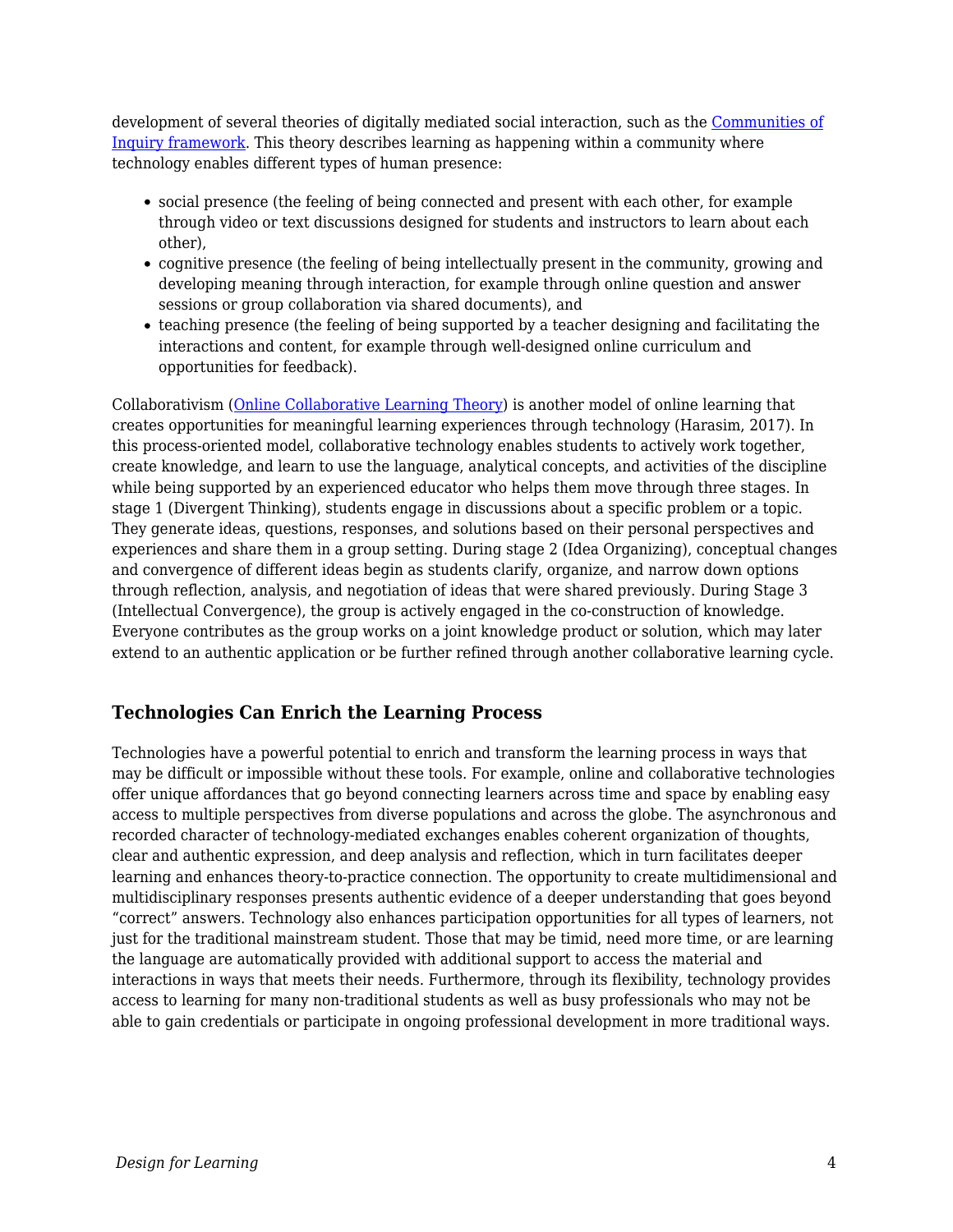# **How Should We Incorporate Technology In Our Designs?**

Entire handbooks have been written about the topic of how to effectively design learning through the support of technologies (see, for example, Bishop et al., 2020; Dillon, 2020; Mayer, 2014; and Stanley, 2013). This chapter cannot expound on all of these theories and ideas, and truthfully, the path of an instructional/learning designer is one of continuous learning—particularly in the area of instructional technologies because these technologies are continually evolving. However, we present two key ideas that will guide you in making wise technology choices in your design work, namely: (1) align technology with pedagogy and (2) focus on what students will do with the technology.

### **Principle 1: Align Technology with Pedagogy**

The quality and accessibility of technology-mediated learning experiences is an issue of both technology and pedagogy. Whether we design a single learning experience, a course, or a full program, strategic orchestration of desired results, assessments, and instructional methods with intentional use of technology are essential. Understanding by Design (UbD) or Backward Design (McTighe & Wiggins, 2005; see also [Dodd, 2020,](https://edtechbooks.org/id/curriculum_design_process) in this book) is a useful framework that helps designers align these essential elements, focus on student learning, and attend to the underlying pedagogy. Rather than the content, materials, or tools dictating what the student should learn, designers pinpoint the most important ideas, knowledge, and skills that the students should learn, and identify appropriate assessments and pedagogies for supporting student learning..

#### **Pedagogy**

Pedagogy refers to principles and practices guiding instructional action with a goal to support learning.

Recognizing that technology is a strategic tool encourages designers to deliberately align technology with underlying pedagogical strategies. Any design can be visualized as having two main layers: a *physical layer* and a *pedagogical layer* (see Figure 1). Each layer has distinct core attributes that make the design functional. Core attributes within the physical layer exemplify the surface features of presentation and delivery of instruction and influence access and cost. The pedagogical layer core attributes represent the underlying pedagogical structures and strategies, enable learning to take place, and contribute to successful achievement of learning outcomes (Graham et al., 2014). To increase the effectiveness of any instructional design, the layers and its core attributes should be aligned during the design and development process.

#### **Figure 1**

*A Visual Representation of Two Design Layers From Graham, et al. (2014).*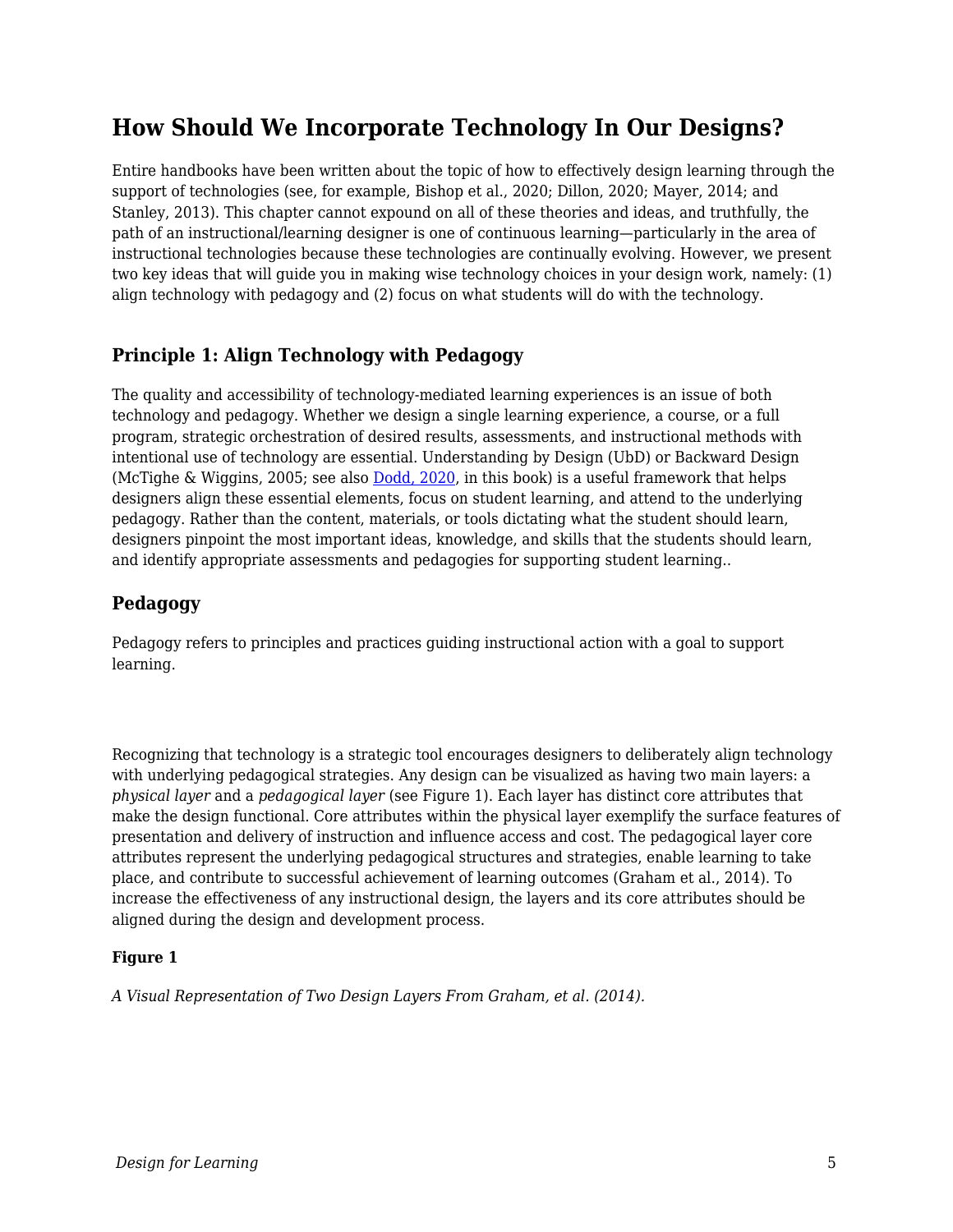

#### **Key Propositions**

(1) Core attributes in the physical affect the potential for attributes in the pedagogical layer (2) Physical attributes alone do not directly affect learning

Allman and Leary (2020) studied the process and identified a set of core attributes within the pedagogical layer that drive the two design layers' alignment. This set of attributes, so-called pedagogical intent, pivot around the learning event and encompass core components, core methods, and core strategies (see Figure 2). As designers establish pedagogical intent related to a specific learning event, it is easier to recognize technological affordances that may be needed and match them with available technological tools. The alignment is achieved iteratively through purposefully utilizing available technology tools to fulfill the underlying pedagogical intent requirements.

#### **Figure 2**

*Pedagogical Intent—A Set of Core Attributes Within the Pedagogical Design Layer.*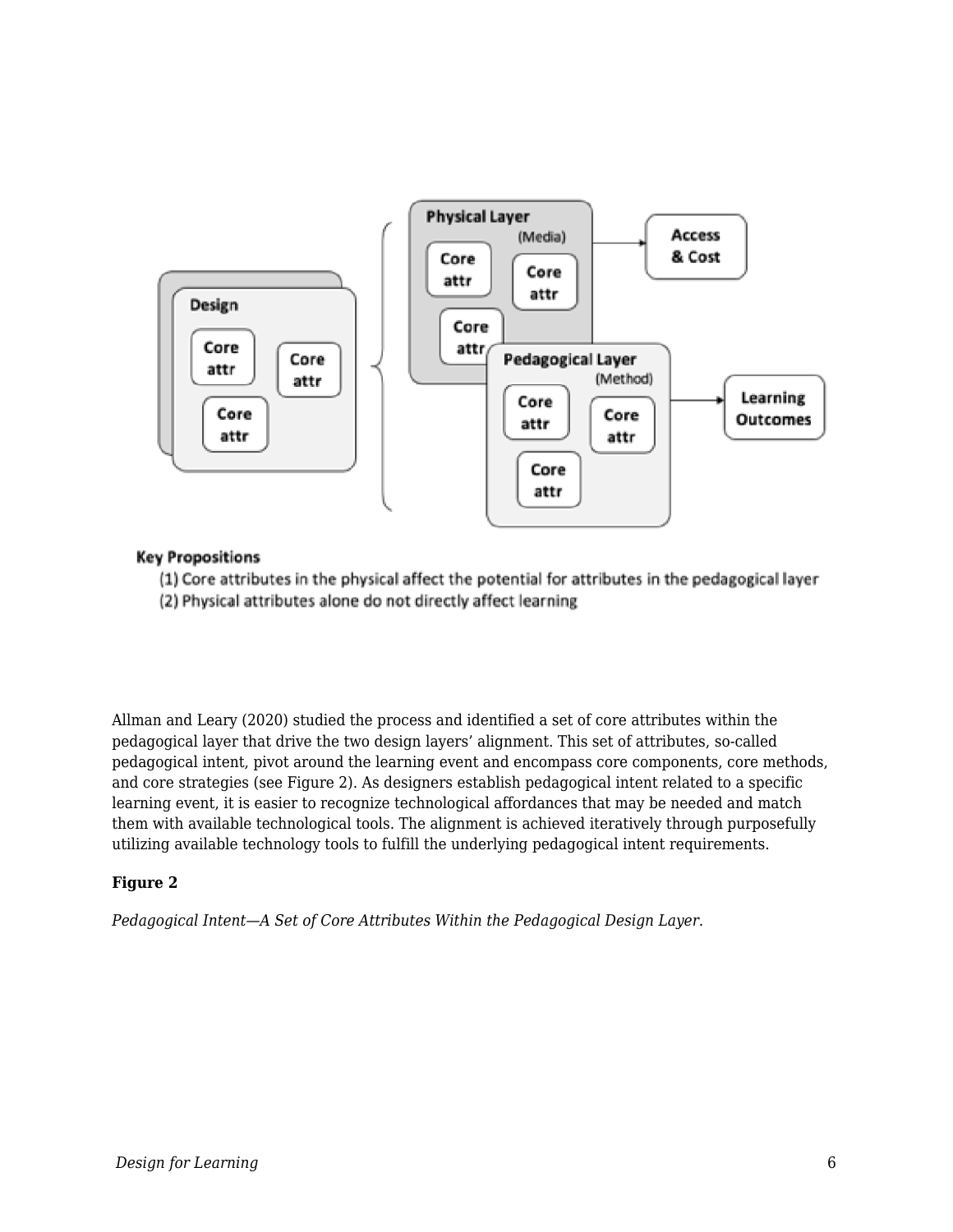

#### **Affordances**

The concept of affordances represents what a specific technological tool can do, as well as, "afford" the user, a designer, a teacher, or a learner, to do. Affordances are determined by the properties of the tool but also by the capabilities of the user.

Although the choices of technological resources are important, it is the pedagogical purposes that should drive the form of instructional design solutions. By allowing the function to guide the form through prioritizing pedagogical purposes and aligning pedagogical and physical design layers, we can design more effective technology-mediated learning experiences and use current technologies in innovative ways.

#### **Principle 2: Identify What Students Will Do With the Technology**

In the discipline of instructional/educational technology, researchers have developed many different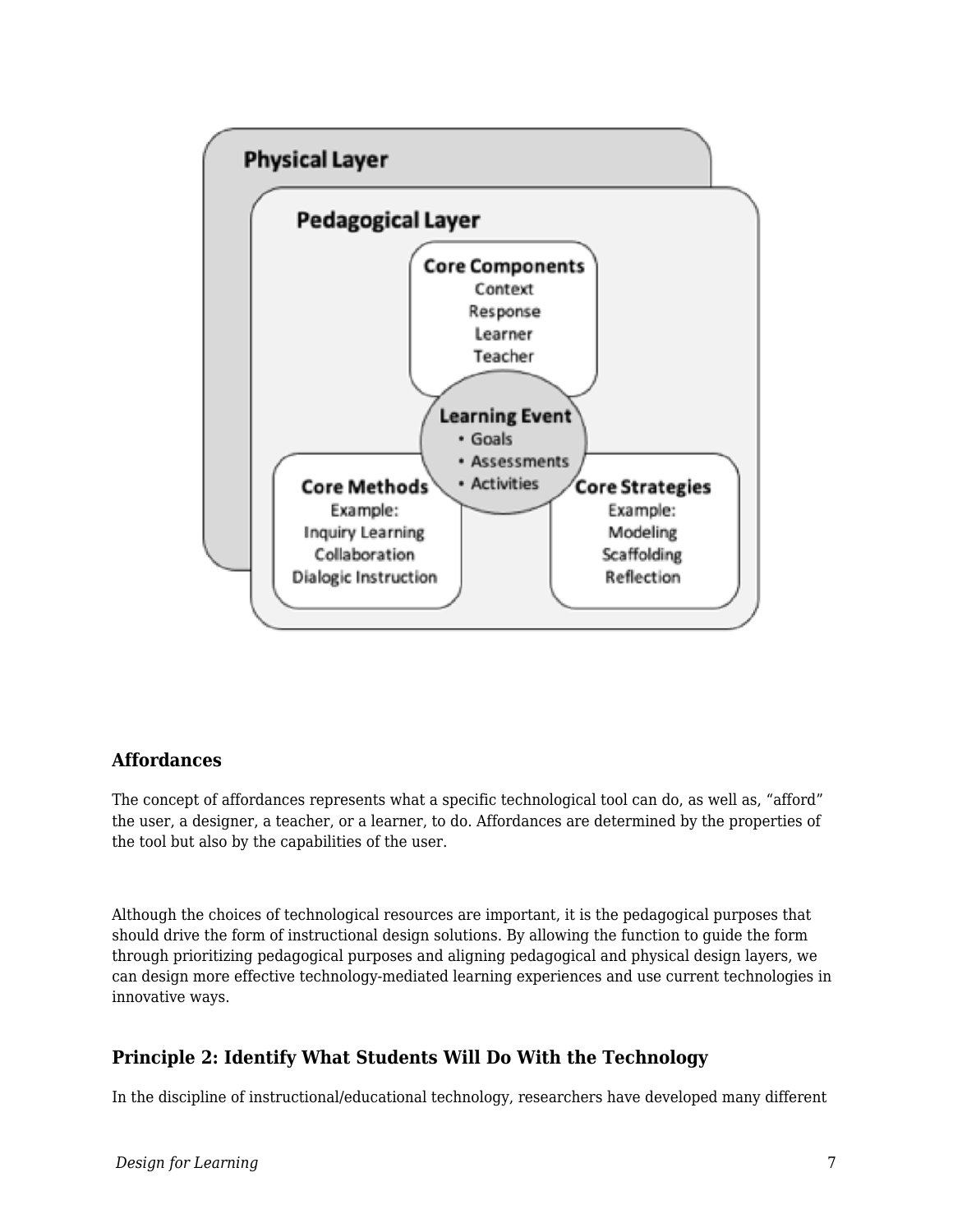models for describing how teachers can integrate technology into their teaching. Most of these models focus on how teachers utilize technology. See, for example, the following:

- The TPACK model, which focuses on teacher technological pedagogical content knowledge (Koehler and Mishra, 2009);
- The SAMR model, which focuses on how teachers can use technological strategies to substitute, augment, modify, or redefine their current pedagogical practices (Hamilton et al., 2016);
- The RAT model, which similarly categorizes technology decisions according to whether the technology replaces, amplifies, or transforms the teachers' existing teaching practices;
- The LoTI model, which depicted seven levels of technology use by teachers in the classroom (Moersch, 1995).

While these models can be helpful in teacher preparation programs, they perpetuate a teachercentric approach to technology use, often ignoring the learner's experience.

**PICRAT**. However, a new model has been proposed that builds off of the common SAMR/RAT approaches, but turns the emphasis away from what the teacher does with the technology and toward how the student utilizes the technology (Kimmons et al., 2020). In this model, called PICRAT, designers still consider how to use technology to replace, amplify, and transform the learning; but in addition, designers consider what the student is doing as part of the activity: is the student's learning passive, active, or creative? The PICRAT model does not dictate that all good instruction must be transformative or that students must be creative while using the technology. However, it does help teachers and designers to diagnose how often they incorporate activities in each of the squares, and whether they are overusing some strategies to the detriment of others. For example, we often find that designers/teachers overuse technology to replace passive forms of learning (e.g. viewing a lecture, reading a textbook) and PICRAT can stimulate thinking about how to engage students more actively and creatively in their learning with technology.

#### **Figure 3**

*PICRAT Model*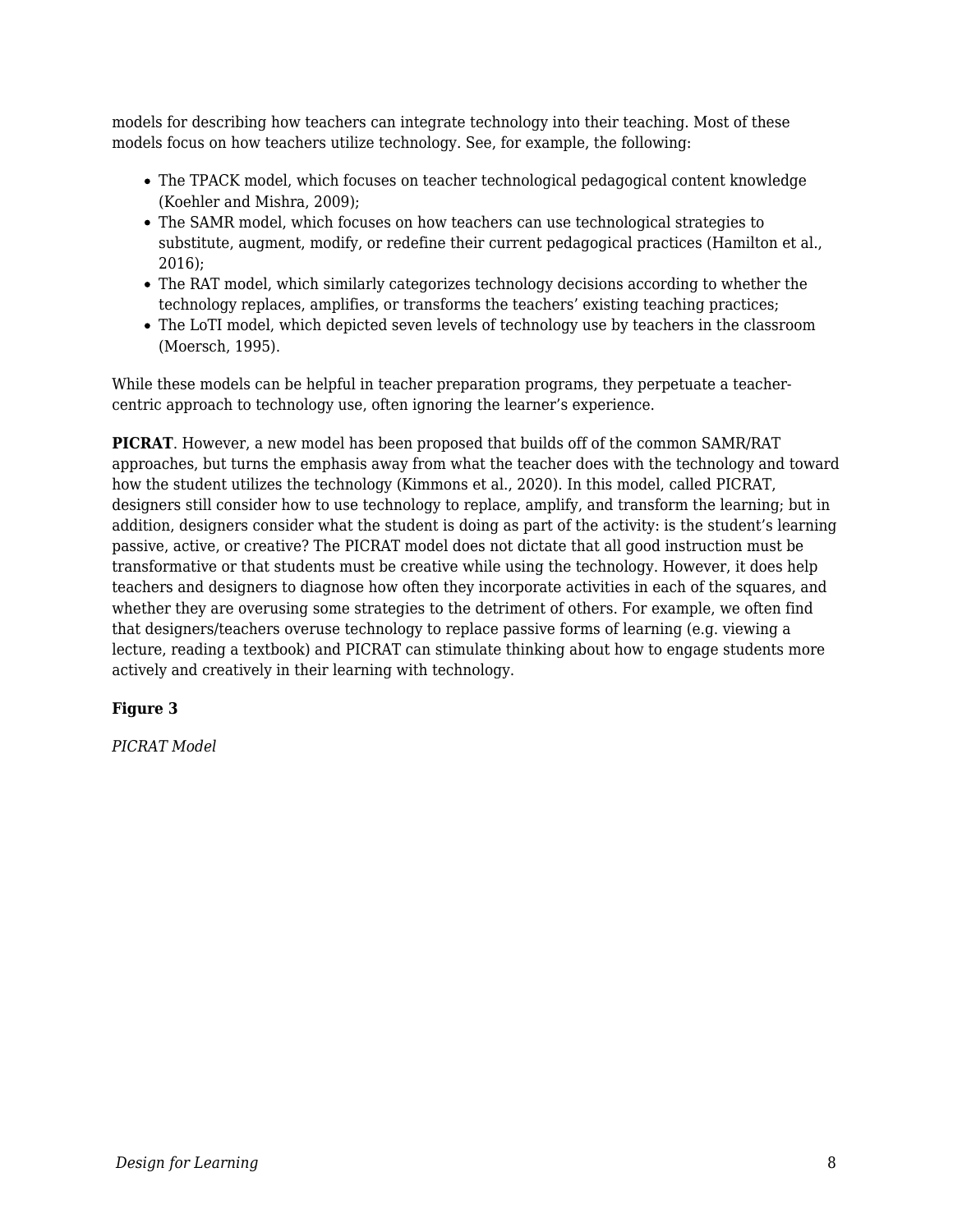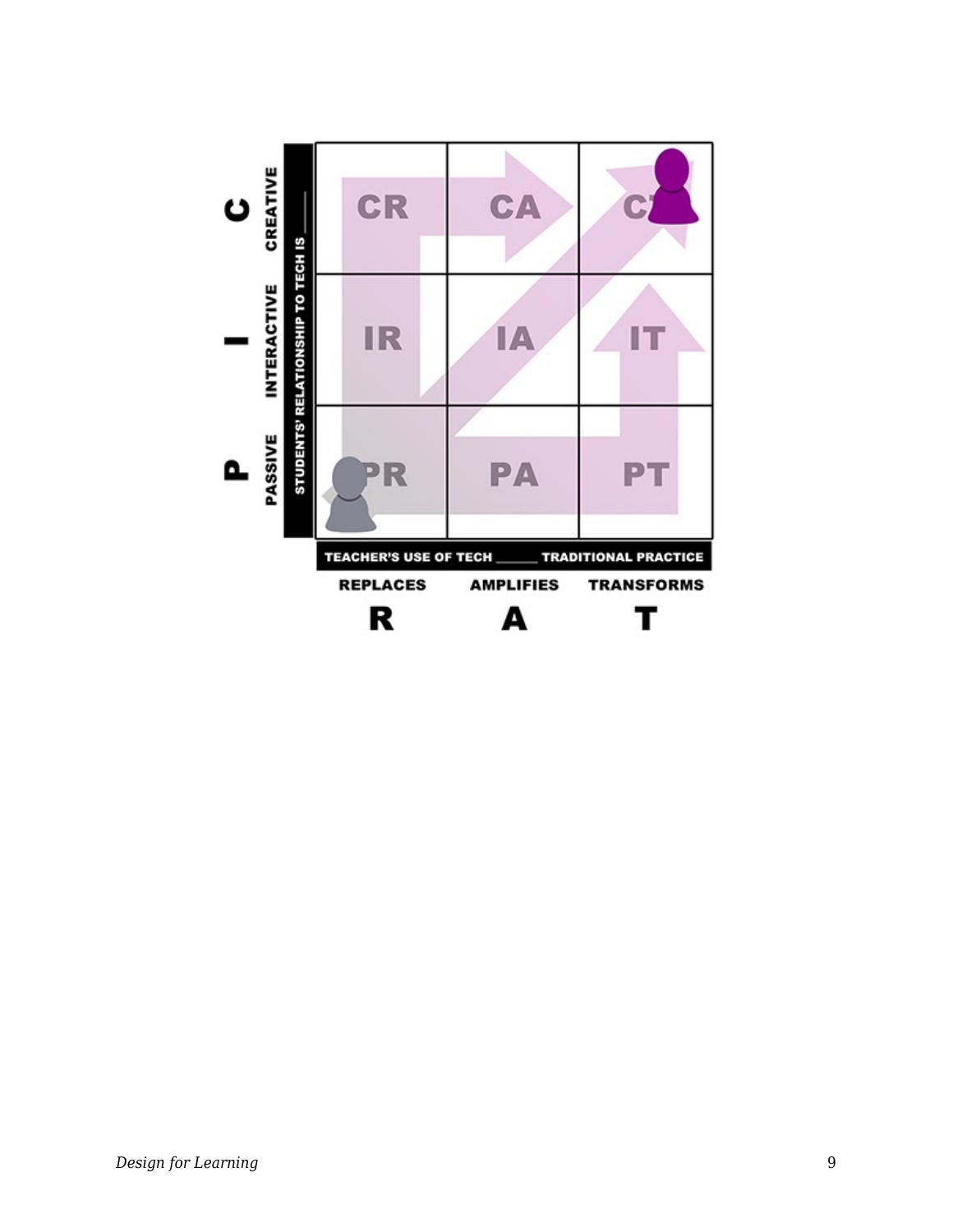#### **PICRAT for Effective Technology Integration in Teaching**



```
Watch on YouTube https://edtechbooks.org/-Ki
```
This video was developed for preservice teachers, and discusses the basic ideas of the PICRAT model.

### **Challenges When Designing Learning With Technology**

In this chapter, we have mostly proposed technology as a powerful asset for designers as they create effective learning, as long as they first, focus on aligning the technology's affordances with matching pedagogies; and second, focus on the students' experiences with the technology. By maintaining these two foci, technology can have a powerful influence on student learning. However, research has provided several additional cautions. We highlight a few important ones here, but be aware that there are many more, and technology, as would be the case with any tool or strategy, should be applied judiciously after careful learner/needs analysis.

### **Challenge #1: Technology Can Be Distracting**

While technology can enhance learning, it can also easily distract from it. We are all familiar with overworked Powerpoint slides or videos where the core message is lost amid spinning graphics, useless animations, distracting photos, or disconnected audio. Richard Mayer, and his collaborators, have outlined key principles for designing effective educational multimedia in their Cognitive Theory of Multimedia Learning, or CTML (Mayer, 1995). These principles are based on core cognitivist assumptions and theories such as dual coding theory (Paivio, 1990) and information processing limits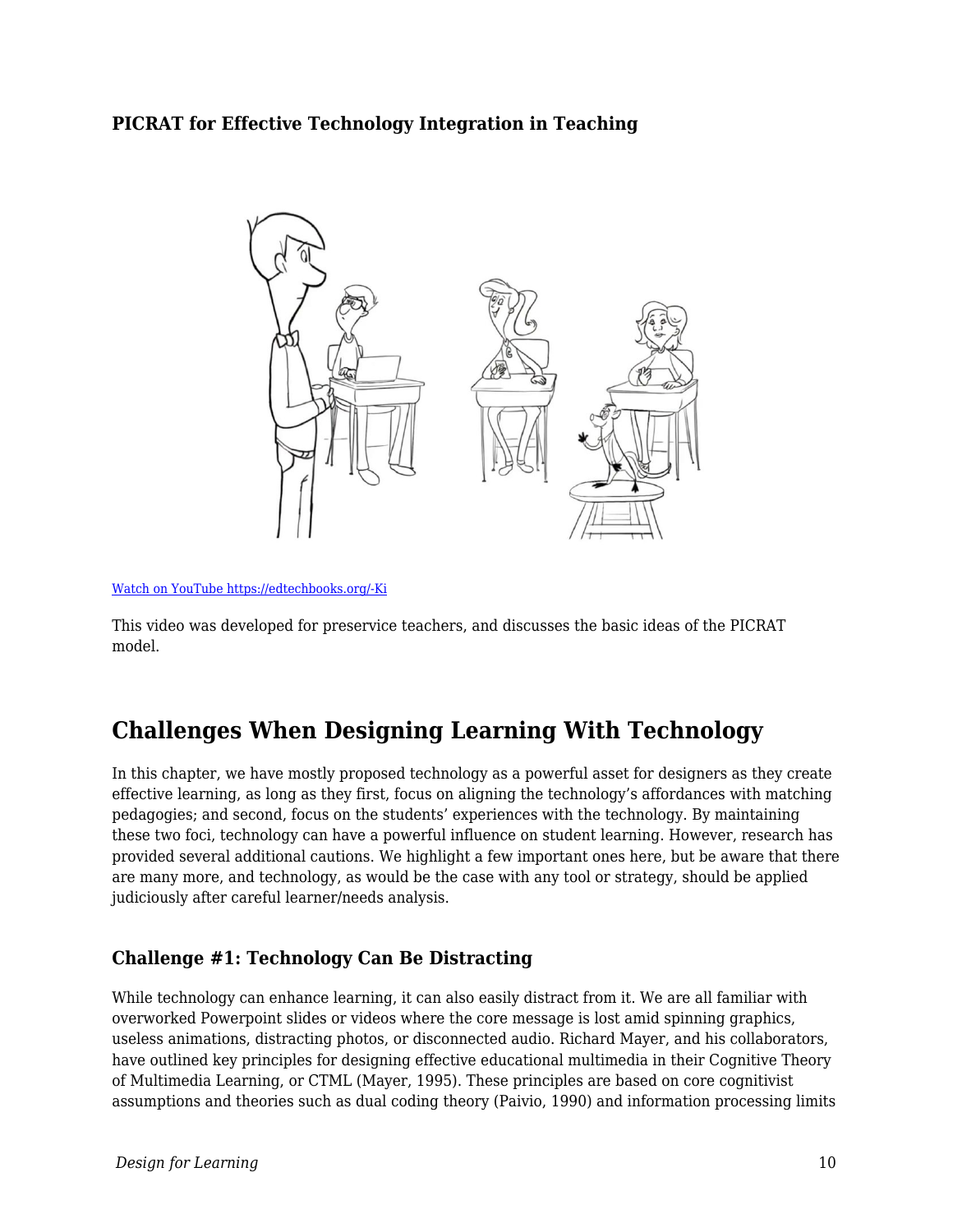and activity (West et al., 2013). The core idea behind the theory is that of congruence—or that various media should work together, not at disarray, to solidify interpretation of an idea and the development of appropriate mental schemas. More specifically, Mayer and Moreno (1998) identified 5 key principles for designers:

- 1. **Multiple Representation Principle:** It is better to present an explanation in words and pictures than solely in words.
- 2. **Contiguity Principle:** When giving a multimedia explanation, present corresponding words and pictures contiguously rather than separately.
- 3. **Split-Attention Principle:** When giving a multimedia explanation, present words as auditory narration rather than as visual on-screen text.
- 4. **Individual Differences Principle:** The foregoing principles are more important for lowknowledge than high-knowledge learners, and for high-spatial rather than low-spatial learners.
- 5. **Coherence Principle:** When giving a multimedia explanation, use few rather than many extraneous words and pictures.

The research on CTML is quite extensive with a great deal of applicability to designers, and you are encouraged to continue your learning in this area by seeking out recent publications on this topic.

### **Challenge #2: Equity**

Although technology has the potential to contribute to equity among learners, it is frequently a great source of inequality with regards to access and usage. Technology is typically adopted faster and in more engaging and innovative ways in schools serving affluent communities. Students in low-income schools may have comparable access to computers while at school but their access to computers and reliable internet may be limited at home. Additionally, low-income schools frequently employ technology for routine drills, content delivery, and in teacher-centered ways rather than facilitating access to knowledge and learning further enlarging the digital divide (Reich, 2019; Warschauer et al., 2004).

Effective use of technology can remove barriers to learning. It can make content and materials more accessible, less culturally biased, and less linguistically challenging. Technology can support educators to regularly assess their learners' needs, promptly respond to their progress, and provide tailored support based on those needs. In order for technology to promote a more equitable learning environment, access to computers, tablets or devices and reliable fast internet connection must be ensured both at school and at home. Next, attention needs to be paid to ongoing professional development and instructional coaching to support teachers, particularly to understand how they can influence student equity.

However, change in teacher practice and effective technology integration occurs gradually. In order to create more equitable learning environments and innovative uses of technology in their classrooms, teachers need to see multiple examples and have opportunities to practice in their classrooms. Finally, to promote equity, it is imperative that we see beyond technology integration and recognize the importance of using technology-generated data to better understand where learners are and monitor their progress as well as utilize learner-centered educational approaches to promote authentic and meaningful learning experiences mediated by technology.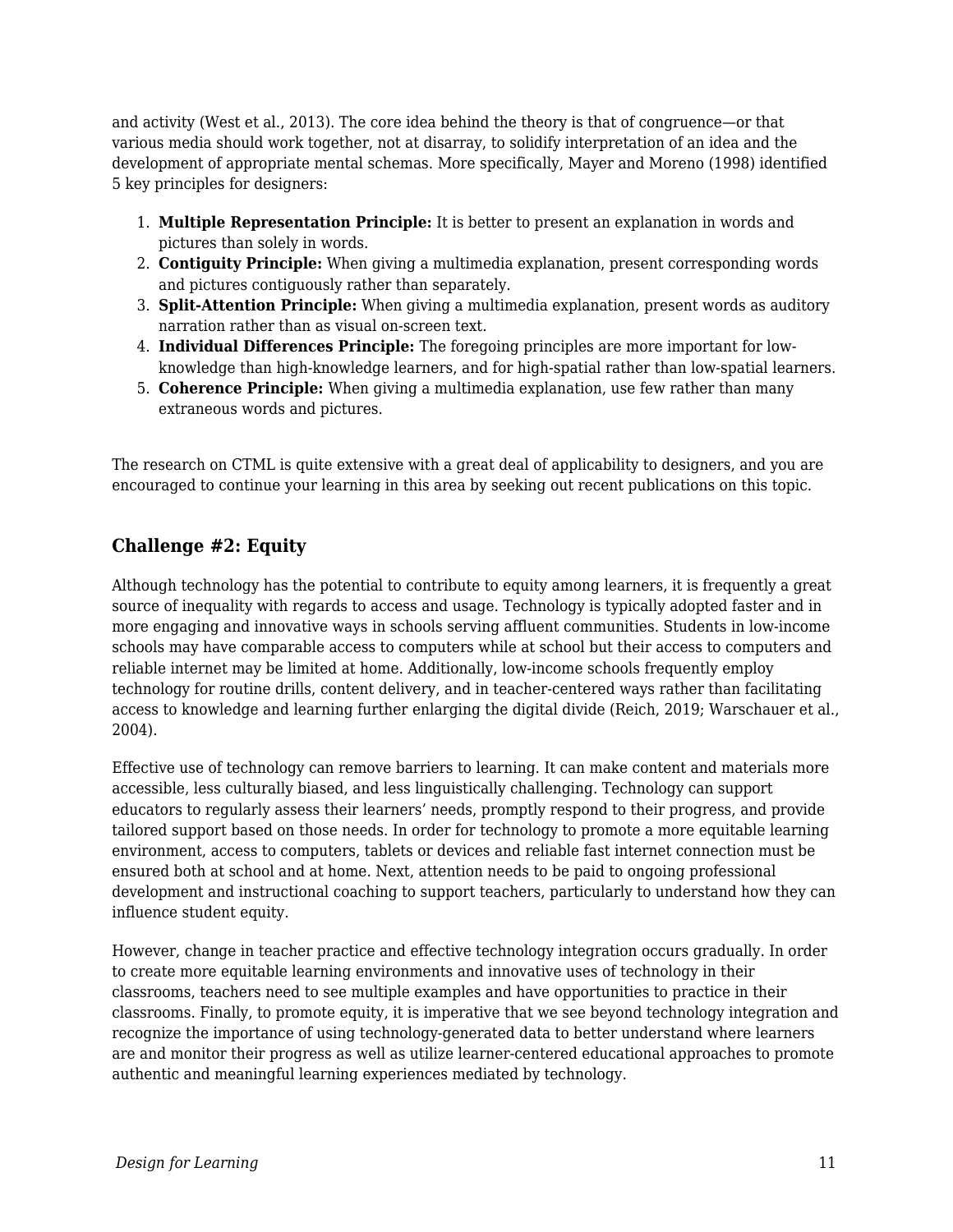#### **Challenge #3: Media Centrism**

The field of instructional design evolved in part from a foundation in educational media. Perhaps for this reason, there is sometimes a bias towards overemphasizing technology in our designs. Throughout the history of our field, we see initial, frenzied excitement over a new technology that eventually is born out to be not nearly as disruptive as originally envisioned (e.g. virtual reality, moocs, interactive whiteboards, clickers, etc.).

Gibbons (2018) outlined succinctly a common pattern for new instructional designers, arguing they begin media centric, because "The technology itself holds great attraction for new designers. They often construct their designs in the vocabulary of the medium rather than seeing the medium as a . . . preferably invisible channel for learning interaction" (para. 3). According to Gibbons, designers then evolve to focus on the instructional message, then the instructional strategy, before finally learning to design according to an instructional model. "Model centering encourages the designer to think first in terms of the system and model constructs that lie at the base of subject-matter knowledge. . . . Then to this base of design is added strategy, message, and media constructs" (para 6).

Because of this inherent bias towards technology as the first solution, designers must practice discipline in not choosing the novel technological choice first before fully analyzing its true affordances.

#### **Challenge #4: Time/Cost/Efficiency Tradeoffs**

Technology is often expensive to integrate into a learning environment—particularly if it is a new technology and especially if access must be provided for a large number of students to maintain equity. For example, the ability to teach mathematics to young children using virtual manipulatives using proprietary software on expensive tablets may be superior for some learning objectives to plastic, physical manipulatives. However, would the cost of buying and replacing the tablets be worth it? In addition, how much time will it take to train teachers and students on the new software? How much instructional time will it take in the class period to conduct the activity, including charging the devices, organizing them on the media cart, and retrieving them from students afterwards?

In making decisions about integrating technology into learning environments, designers must not only analyze what decisions will help people learn best, but also which decisions are most practical.

### **Conclusion**

It is clear that technology plays a very important role in our discipline, as many academic programs include the word in the title of their department. However, what technology designers use in the learning environments they create is less important than how they use it. In this chapter, two key principles have been outlined for designing effective instruction with technology: First, match the pedagogy to the technology's affordances; and second, focus on what students will do with the technology, more so than the teacher. Four challenges have also been outlined that are common when technoloy is used in design, and some suggestions have been provided for confronting these challenges. Perhaps the most important idea is to remember digital technologies, like theories,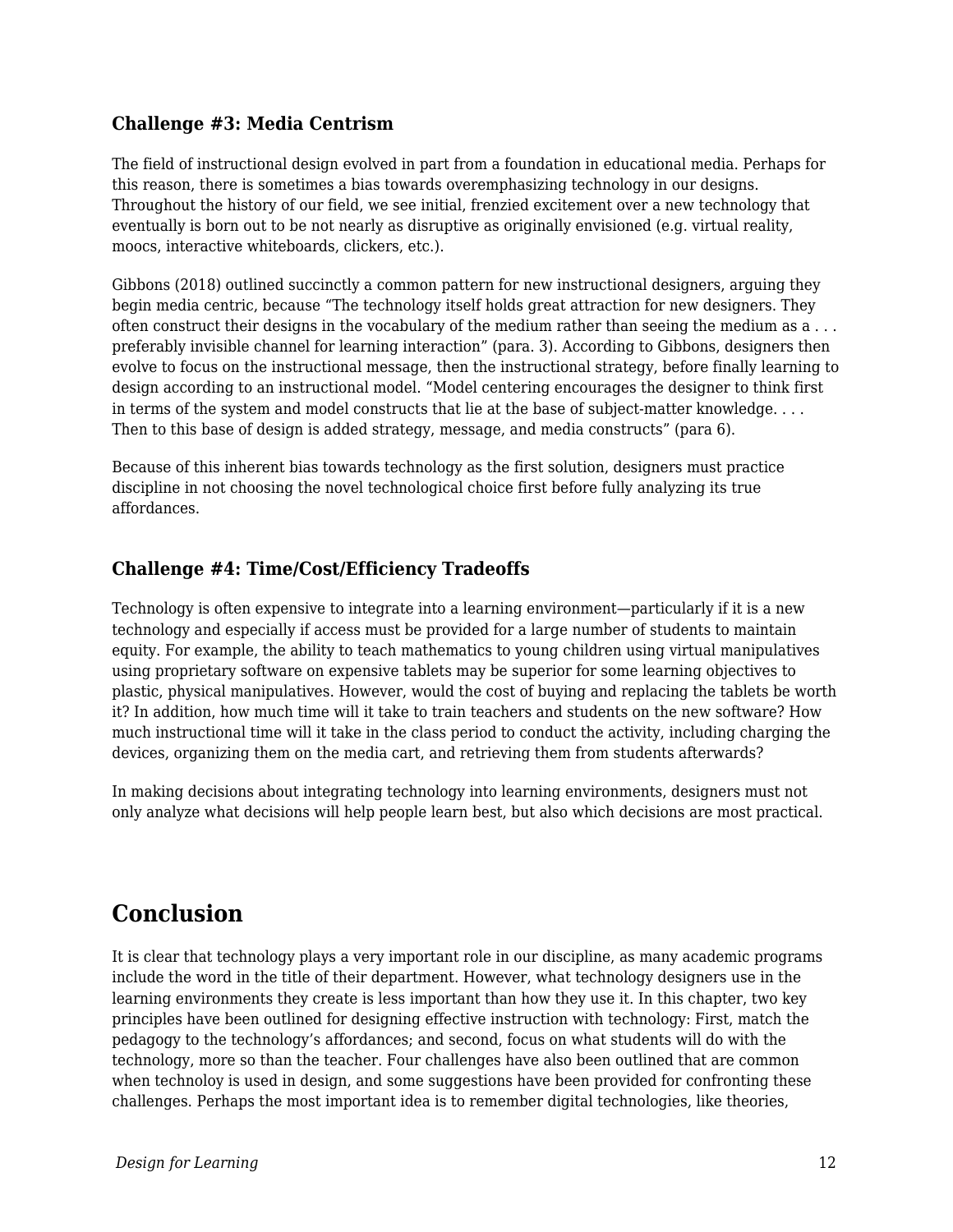processes, and models, are tools—and tools are only as effective as the builder and the blueprints that will utilize the tools.

#### **Application Exercise**

Consider a time in your life when you needed to learn something difficult. Some examples might be fractions as a child, learning another language, or learning a new routine at work. First, analyze what your needs were as a learner: what did you need to learn, and what made it challenging? Second, describe what kind of technology could have helped you? What affordances of the technology would have made it useful? Third, pick one of the challenges outlined in this chapter and discuss how an instructional designer could have utilized the technology effectively while minimizing those challenges. For example, how could they have reasonably provided equitable access? Or utilized CTML design principles?

### **References**

Allman, B. & Leary, H. (2020). *Aligning Pedagogy with Technology in Online Course Design* [Manuscript submitted for publication]. Instructional Psychology & Technology, Brigham Young University.

- Bishop, M. J., Boling, E., Elen, J., & Svihla, V. (2020). Handbook of Research in Educational Communications and Technology (5th Ed.). Springer.
- Bower, M. (2008). Affordance analysis matching learning tasks with learning technologies. *Educational Media International*, *45*(1), 3–15. https://doi.org/10.1080/09523980701847115
- Bransford, J. D., Brown, A. L., & Cocking, R. R. (2000). How people learn (Vol. 11). Washington, DC: National Academy Press.
- Clark, R. E. (1994). Media will never influence learning. *Educational Technology Research and Development*, *42*(2), 21–29.

Dillon, R. (2020). The digital gaming handbook. Boca Raton, FL: CRC Press.

Ertmer, P. A., & Ottenbreit-Leftwich, A. (2013). Removing obstacles to the pedagogical changes required by Jonassen's vision of authentic technology-enabled learning. *Computers & Education*, *64*, 175–182.

Gibbons, A. S. (2014). An architectural approach to instructional design. Routledge.

Gibbons, A. (2018). What and how do designers design? A theory of design structure and layers. In R. E. West (Ed.), *Foundations of Learning and Instructional Design Technology*. EdTech Books.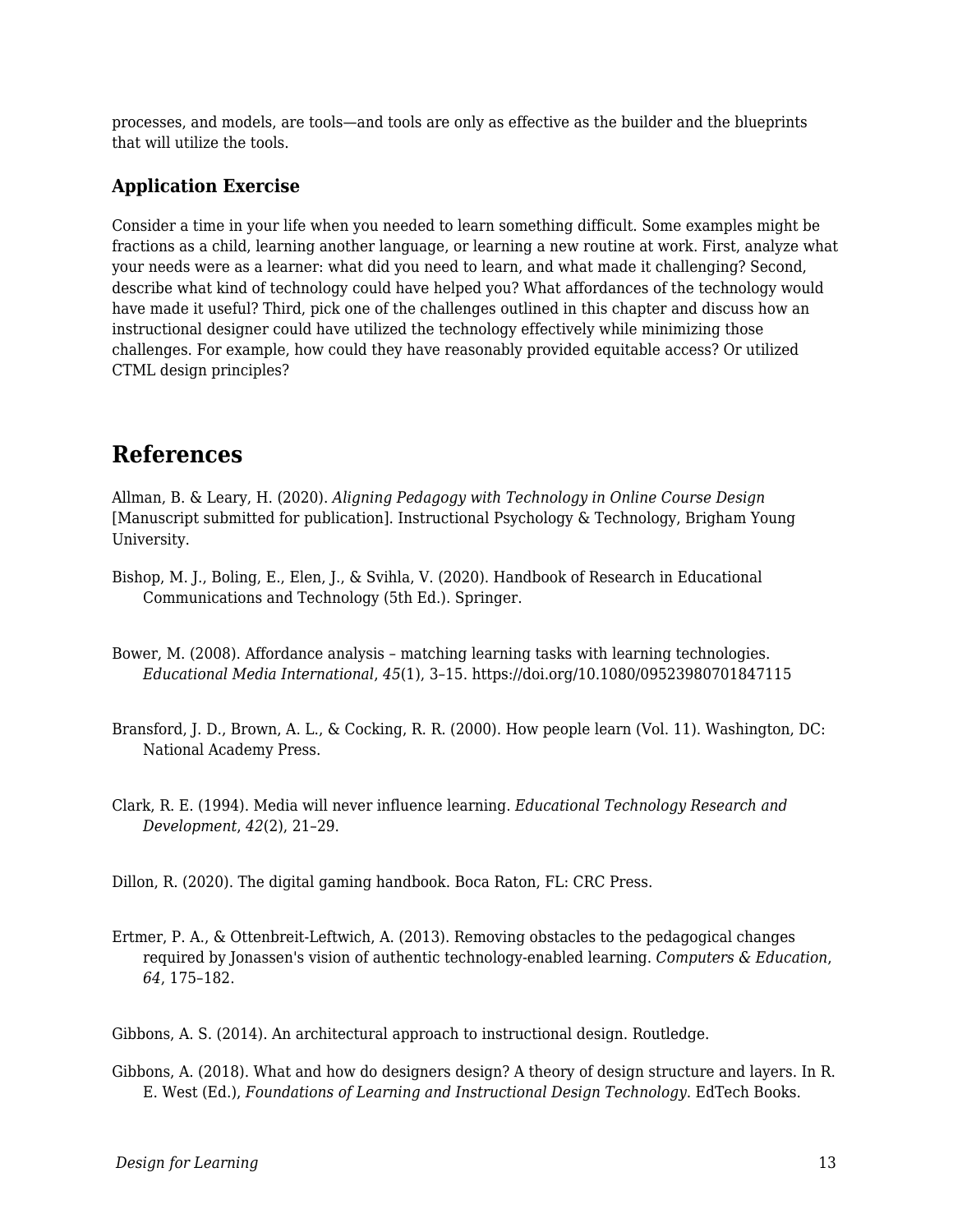Retrieved from https://edtechbooks.org/lidtfoundations/what\_and\_how\_do\_designers\_design

- Graham, C. R., Henrie, C. R., & Gibbons, A. S. (2014). Developing models and theory for blended learning research. In A. G. Picciano, C. D. Dziuban, & C. R. Graham (Eds.), *Blended learning: Research perspectives (Volume 2)*, *2*, 13–33. Routledge. [h](https://doi.org/10.4324/9781315880310)ttps://doi.org/10.4324/9781315880310
- Hamilton, E. R., Rosenberg, J. M., & Akcaoglu, M. (2016). The substitution augmentation modification redefinition (SAMR) model: A critical review and suggestions for its use. *TechTrends*, *60*(5), 433–441.
- Harasim, L. (2017). Learning theory and online technologies (2nd ed.). New York: Routledge. https://doi.org/10.4324/9781315716831
- Huang, Y. M. (2020). What drives students to continue using social mindtools? The perspectives of social support and social influence. *Computers in Human Behavior*, 106447.
- Hwang, G. J., Shi, Y. R., & Chu, H. C. (2011). A concept map approach to developing collaborative Mindtools for context‐aware ubiquitous learning. *British Journal of Educational Technology*, *42*(5), 778–789.
- Jonassen, D. H. (1996). Computers in the classroom: Mindtools for critical thinking. Prentice-Hall, Inc..
- Jonassen, D. H. (Ed.). (2004). Handbook of research on Educational Communications and Technology (2nd edition). Mawah, New Jersey: Lawrence Erlbaum Associates.
- Kimmons, R. (2017). K-12 technology frameworks. Adapted from R. Kimmons (2016). K-12 technology integration. PressBooks. In R. West (Ed.), *Foundations of Learning and Instructional Design Technology*. Retrieved from https://edtechbooks.org/-dk
- Kimmons, R., Graham, C. R., & West, R. E. (2020). The PICRAT model for technology integration in teacher preparation. *Contemporary Issues in Technology and Teacher Education*, *20*(1), 176–198.
- Koehler, M., & Mishra, P. (2009). What is technological pedagogical content knowledge (TPACK)?. *Contemporary Issues in Technology and Teacher Education*, *9*(1), 60–70.
- Kozma, R. B. (1994). Will media influence learning? Reframing the debate. Educational Technology Research and Development, *42*(2), 7–19.
- Mikropoulos, T. A., & Bellou, I. (2013). Educational robotics as mindtools. *Themes in Science and Technology Education*, *6*(1), 5–14.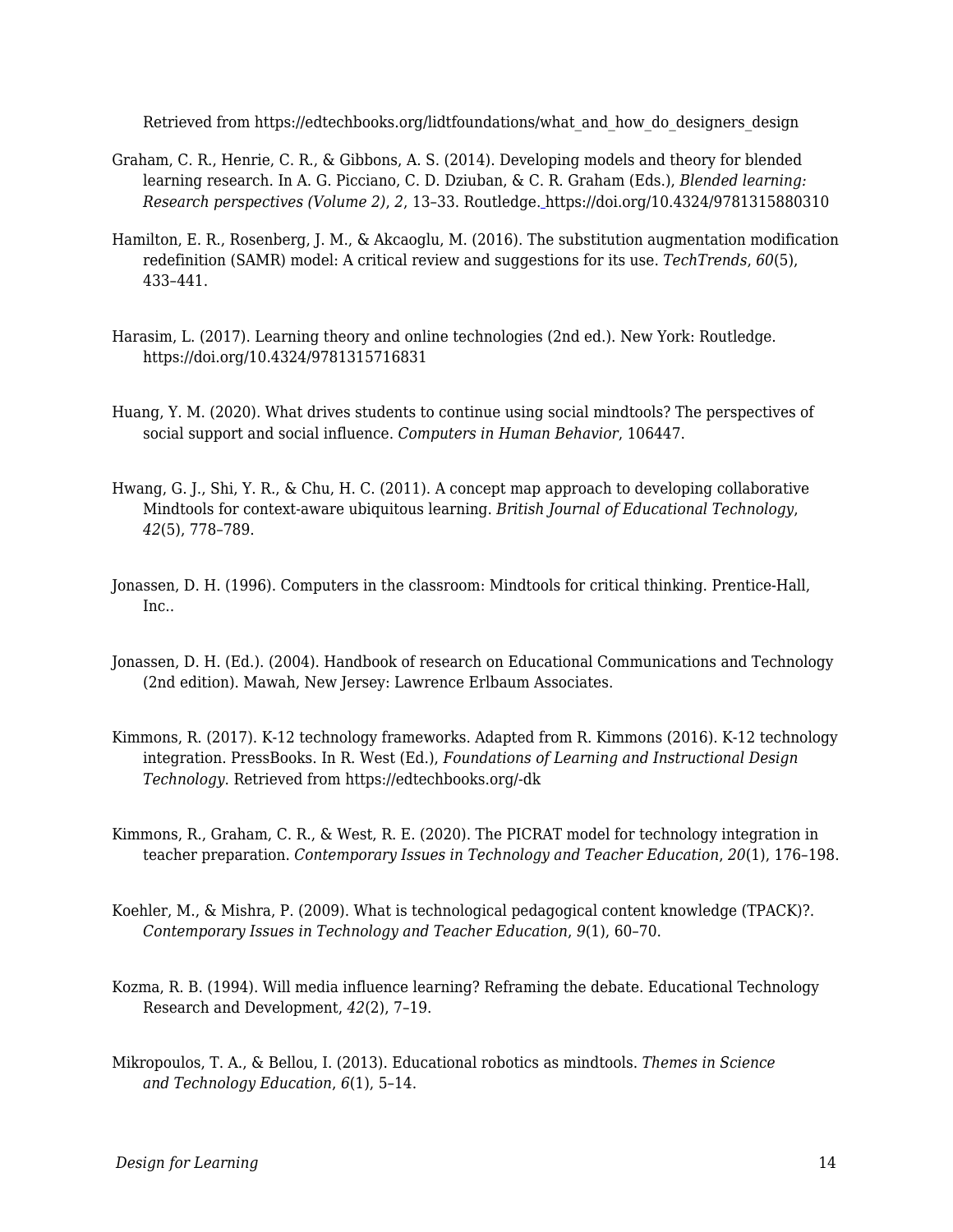- Moersch, C. (1995). Levels of technology implementation (LoTi): A framework for measuring classroom technology use. *Learning and Leading with Technology*, *23*, 40–42.
- Mayer, R. E. (2014). The Cambridge Handbook of Multimedia Learning (2nd ed.). New York, NY: Cambridge University Press.
- Mayer, R. E. (1995). Cognitive theory of multimedia learning. *The Cambridge Handbook of Multimedia Learning*, *41*, 31–48.
- Mayer, R. E., & Moreno, R. (1998). A cognitive theory of multimedia learning: Implications for design principles. *Journal of Educational Psychology*, *91*(2), 358–368.
- Paivio, A. (1990). Mental representations: A dual coding approach. New York, NY: Oxford University Press.

Reich, J. (2019). Teaching our way to digital equity. *Educational Leadership*, *76*(5), 30–35.

- Shulman, L. (1987). Knowledge and teaching: Foundations of the new reform. *Harvard Educational Review*, *57*(1), 1–23.
- Stanley, G. (2013). Language learning with technology: Ideas for integrating technology in the classroom. Cambridge, UK: Cambridge University Press.
- Warren, S. J., & Wakefield, J. S. (2013). Simulations, games, and virtual worlds as mindtools. *In Learning, Problem Solving, and Mindtools* (pp. 78–99). Routledge.
- Warschauer, M., Knobel, M. & Stone, L. (2004). Technology and equity in schooling: Deconstructing the digital divide. *Educational Policy*, *18*(4), 562–588.
- West, R. E., Hannafin, M. J., Hill, J. R., & Song, L. (2013). Cognitive perspectives on online learning environments. *Handbook of Distance Education*, *3*, 125–141.

Wiggins, G., Wiggins, G. P., & McTighe, J. (2005). Understanding by design. ASCD.